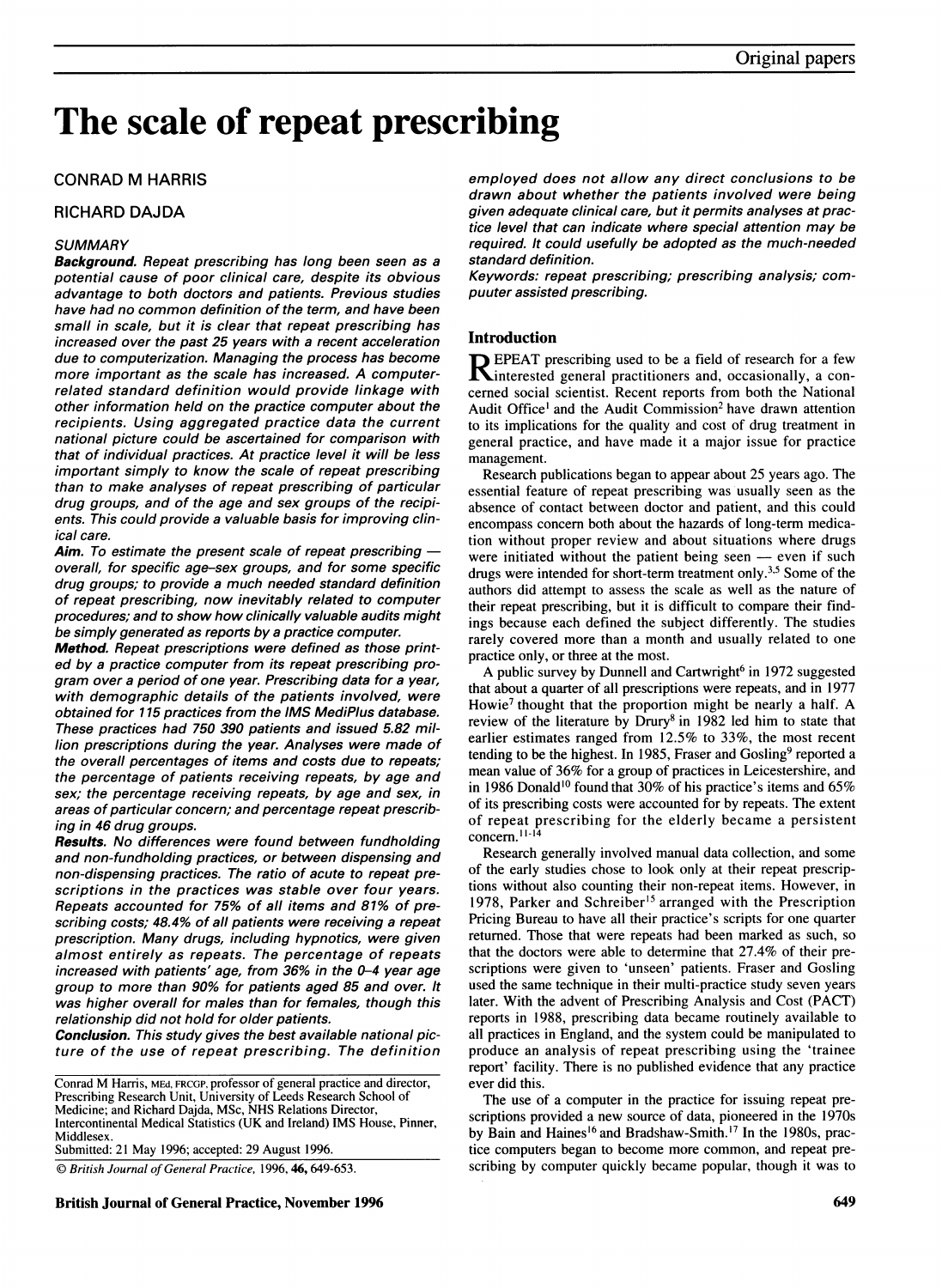be some years before many practices moved to computerize their acute prescribing too. At practice level, the repeat data and the total data that practice computers can provide have led to little published research, but the possibility has been created for studying the aggregated data of groups of practices operating the same software in the same way. The first attempt to do this was made in 1992 in the GPASS Data Evaluation Project,<sup>18</sup> but the data were incomplete. The evidence about the scale of repeat prescribing quoted in the National Audit Office's report came from two practices using the EMIS system, and it showed that repeat prescribing accounted for 66.4% of their total items and 79% of their prescribing costs. A much more detailed unpublished study, also from the Sowerby Foundation for Primary Care Information Research,'9 went on to analyse the data for seven EMIS practices provided with special software over a period of two months. It found that 65% of items were repeats, and that these were responsible for 75% of prescribing costs.

From this review, it is clear that the lack of common definition makes it impossible to chart the growth in the scale of repeat prescribing with any precision, but also that there has been considerable growth and that it has been accelerated by the use of practice computers  $-$  by 1993, about 80% of all practices were computerized.20 The printing of repeat prescriptions by computer, especially in large batches, makes it less likely that the doctor will spend time thinking critically about each prescription. Thus a new element has been added to the issues about quality that lie at the heart of concern about repeat prescribing: how well the process is managed. The greater the scale, the more important this element becomes.

A standard definition of repeat prescribing has now to be computer-related, and this will enable analyses and reports useful for clinical care to be obtained. We were thus led to define <sup>a</sup> repeat prescription as one that is printed by a practice computer from its repeat prescribing program within a given period.

This definition has both advantages and disadvantages. The disadvantages must be clearly recognized, because in some ways they shift the focus of concern. It is impossible to tell whether the printing has been done between consultations or during a consultation, so that subsequent analysis can give no evidence either way about whether the patients are adequately reviewed clinically - the chief problem addressed in most earlier studies. Other disadvantages are that the definition cannot be applied to practices without a computer; that there will be some level of inaccuracy if the computer is not used for all repeat prescribing; and that the percentage of prescriptions that are repeats cannot be derived unless acute prescribing is also done on the computer.

The most obvious advantage of our definition is that it is simple to use and practical. Beyond this, however, it allows analyses to be made that incorporate other data held on the computer about the patients involved. For example, it would be easy to look at how many elderly patients are being given hypnotics by repeat prescription, and to audit the effect of any change in practice policy.

This paper attempts to provide the most reliable picture available of the scale of repeat prescribing overall in England in 1993, and also to explore variation with respect both to patients' age and sex and to drug groups. We have analysed the aggregated records of a group of practices far larger than any studied previously, and made use of non-prescribing data about their patients. Repeat prescriptions are defined as those printed by a practice computer from its repeat prescribing program in the course of one year.

#### Method

The study data come from the MediPlus database, which is built up from information collected by Intercontinental Medical Statistics (UK and Ireland) from practices using AAH Meditel's System <sup>5</sup> software. A panel of <sup>140</sup> practices contributes to the database on a long-term basis in order to track the drug management of disease over time. It provides data from more than 500 general practitioners, each with an identifiable prescribing code number. Practice registrars' data are included, though they cannot be identified as such because the scripts are written on trainers' prescription forms. The extent to which the panel is representative of practices nationally and the methods of assuring quality control in the system are described elsewhere.2'

Information is collected daily via the AT&T Istel network. Practice systems dial in each night to upload their activities, and the data are downloaded early each morning by Intercontinental Medical Statistics (IMS). At the initial installation an encryption key is generated at random. This is used to encrypt the patient reference number, so that the number by which IMS knows a patient cannot be related to the number used in the practice system.

The database monitors contributions from all the doctors registered with each practice, and for the year covered by this study there were data from 563 doctors, <sup>a</sup> small proportion of whom left their practice during the year but continued to provide data until their patients and repeat prescriptions were allocated to someone else.

#### Analysis

For this study, only practices of approved quality<sup>21</sup> in England were included. The data, for calendar year 1993, related to 115 practices with 750 390 patients, covering all 14 regions and 48 of the 90 family health service authorities. There was some underrepresentation of inner London and of the major cities. Analysis of the data was conducted using the MediPlus Workstation, a PC system holding the clinical and prescribing details of more than 1.2 million patients. Data for the calendar years 1991-1993 and the first eight months of 1994 were assembled to assess the stability of the acute-repeat prescription ratio. All other analyses were based on data for the calendar year 1993, in which the practices prescribed 5.82 million items.

#### Results

The percentages of repeat prescriptions in 1991-1993 and in the first eight months of 1994 were almost identical (Table 1), indicating that the practices had reached a steady state in the issuing of acute prescriptions by computer. There were no differences between fundholding and non-fundholding practices (74.91:74.52) or between prescribing and dispensing practices (74.78:74.56) in the percentages of repeat prescriptions.

Table 1. Repeat prescriptions: percentage of total items and cost annually, 1991-1993, and for the first eight months of 1994.

|       | Items                             |          | Cost                  |          |  |  |
|-------|-----------------------------------|----------|-----------------------|----------|--|--|
|       | <b>Total number</b><br>(millions) | % repeat | Total £<br>(millions) | % repeat |  |  |
| 1991  | 4.26                              | 75.30    | 24.45                 | 83.20    |  |  |
| 1992  | 5.06                              | 75.51    | 32.83                 | 81.83    |  |  |
| 1993  | 5.82                              | 74.77    | 40.84                 | 80.71    |  |  |
| 1994* | 3.81                              | 76.16    | 28.75                 | 81.72    |  |  |

\*January to August only.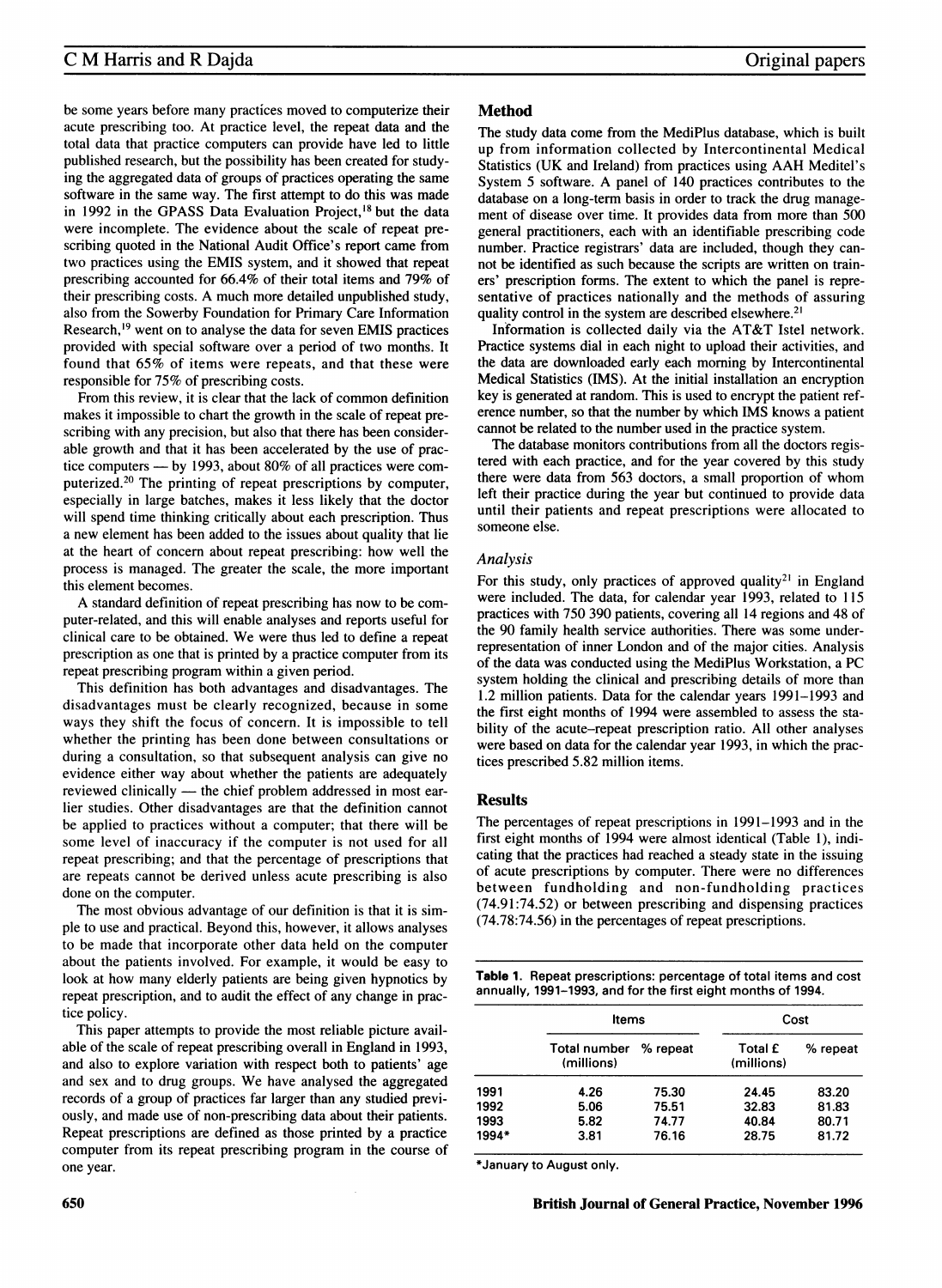Drugs were coded according to the commercial version of the anatomical-therapeutic-clinical classification system, not the system based on the British National Formulary and used by the Prescription Pricing Authority. Mapping from one system to the other is complex, so Table 2 shows repeat prescribing percentages for 46 defined drug groups (listed under British National Formulary chapter headings) rather than for whole chapters of drugs. All the drug groups chosen had at least 20 000 items prescribed, apart from three that seemed of special interest: barbiturate hypnotics, 4-flouroquninolone antibiotics, and cerebral and peripheral vasodilators. The remaining tables illustrate aspects of repeat prescribing in relation to patients' age and sex. Table 3 shows the percentages of patients in each age group receiving no prescription, acute prescriptions only, acute and repeat prescriptions, and repeat prescriptions only during the year. The likelihood of receiving no prescription started to diminish in the 45-54 age band, and vanished for patients aged 75 and over. More than a quarter of patients in the highest age band had repeat prescriptions only, and 48.4% of the total population were receiving repeat prescriptions.

Table 4 shows the total number of items in each age and sex group prescribed for patients receiving any prescription, with the percentages that were repeats. These percentages increased with age in both sexes; overall, males had a marginally higher percentage of repeat than females because they started receiving repeats at an earlier age. Table 5 displays the number of anxiolytics, hypnotics and oral non-steroidal anti-inflammatory drugs prescribed for each age and sex group, with the percentages that were repeats. Again, the percentages rose with age, but for each of these three kinds of drug it was the females, overall, who had a higher percentage of repeats.

#### **Discussion**

The definition of repeat prescribing adopted in this study has certain limitations (which were noted in the introduction), but it is practical, easy to apply, and can lead to analyses that draw attention to areas of clinical concern.

Using the aggregated data of a large number of practices, we have been able to provide the best available picture of the extent and composition of repeat prescribing in England in 1993. The headline figures that repeat prescribing accounted for 75% of the items and 81% of the cost of all prescribing, and that 48.4% of all the patients were receiving a repeat prescription, may appear startling, but it is important to remember that these figures in themselves do not prove that the patients' medication was not being adequately reviewed.

Drugs for diabetes, hypothyroidism, epilepsy, parkinsonism, gout and cardiovascular conditions were rarely given except by repeat, which is unsurprising. However, this may mean that achieving a reduction in the now poorly-regarded cerebral and peripheral vasodilators is likely to be difficult. There may also be cause for concern at the very high percentages for hypnotics and the high percentage for oral non-steroidal anti-inflammatory drugs.

At the low end of the scale, the percentages for antibiotics are higher than might be expected. Tetracyclines peak in the 15-24 age band (males 75%, females 65%), as do macrolides (males 40%, females 25%), and presumably this reflects treatment for acne. For the other antibiotics, some of the doctors have told us that patients who suffer recurring infections are put on the repeat prescribing program for the convenience of the doctor, who can then easily issue intermittent acute prescriptions as required. This would account, at least in part, for the high percentages recorded.

Our figures confirm many earlier reports that the percentage of repeat prescribing increases with patients' age, but we had not Table 2. Total number of items with percentage repeats for 46 drug groups, 1993.

|                                         | Total items<br>prescribed |          |  |  |
|-----------------------------------------|---------------------------|----------|--|--|
| Drug group                              | (thousands)               | % repeat |  |  |
| Gastro-intestinal                       |                           |          |  |  |
| All antacid preparations                | 124.8                     | 84.7     |  |  |
| H <sub>2</sub> antagonists              | 108.7                     | 89.3     |  |  |
| Proton pump inhibitors                  | 32.2                      | 83.7     |  |  |
| Antiemetics and antinauseants           | 42.7                      | 69.4     |  |  |
| All laxative preparations               | 144.5                     | 87.6     |  |  |
| Cardiovascular                          |                           |          |  |  |
| Oral anticoagulants                     | 24.7                      | 95.4     |  |  |
| Lipid lowering drugs                    | 22.5                      | 97.1     |  |  |
| Cardiac glycosides                      | 56.2                      | 98.0     |  |  |
| <b>Nitrates and nitrites</b>            | 106.8                     | 95.4     |  |  |
| Group of all diuretics, beta blockers,  | 765.7                     | 95.7     |  |  |
| calcium channel antagonists and ACE     |                           |          |  |  |
| inhibitors: plain and in combination    |                           |          |  |  |
| Cerebral and peripheral vasodilators    | 12.5                      | 94.4     |  |  |
| Respiratory                             |                           |          |  |  |
| <b>Systemic nasal preparations</b>      | 21.12                     | 27.5     |  |  |
| <b>Systemic xanthines</b>               | 27.9                      | 93.9     |  |  |
| Systemic adrenoceptor stimulants        | 31.7                      | 61.9     |  |  |
| <b>Cough medicines</b>                  | 33.1                      | 44.0     |  |  |
| Inhaled adrenoceptor stimulants (plain) | 216                       | 92.3     |  |  |
| Inhaled corticosteroids                 | 135.4                     | 92.8     |  |  |
| Systemic antihistamines                 | 76.7                      | 64.9     |  |  |
| Central nervous system                  |                           |          |  |  |
| Non-opioid analgesics                   | 483.4                     | 82.2     |  |  |
| Anti-migraine preparations              | 28.2                      | 77.6     |  |  |
| Anti-epileptic drugs                    | 63.1                      | 96.8     |  |  |
| Anti-parkinsonian preparations          | 35.9                      | 97.5     |  |  |
| <b>Hypnotics: non-barbiturates</b>      | 145.4                     | 93.0     |  |  |
| <b>Hypnotics: barbiturates</b>          | 9.1                       | 99.2     |  |  |
| Anxiolytics                             | 66.1                      | 87.7     |  |  |
| Antidepressants                         | 155.7                     | 83.7     |  |  |
| Infections (oral)                       |                           |          |  |  |
| <b>Tetracyclines</b>                    | 59.4                      | 47.8     |  |  |
| <b>Broad-spectrum penicillins</b>       | 189.6                     | 13.8     |  |  |
| Medium and narrow spectrum penicillins  | 70.8                      | 12.0     |  |  |
| Cephalosporins                          | 38.6                      | 14.1     |  |  |
| Trimethoprim (plain and combination)    | 51.9                      | 21.5     |  |  |
| Macrolides                              | 56.6                      | 18.7     |  |  |
| Fluoroquinolones                        | 12.0                      | 20.4     |  |  |
| Endocrine                               |                           |          |  |  |
| <b>Insulins</b>                         | 24.5                      | 97.8     |  |  |
| Oral antdiabetics                       | 61.6                      | 97.5     |  |  |
| <b>Thyroid preparations</b>             | 73.5                      | 98.0     |  |  |
| Oral corticosteroids                    | 57.6                      | 71.9     |  |  |
| Gynaecological                          |                           |          |  |  |
| Oral contraceptives                     | 119.4                     | 61.0     |  |  |
| <b>Nutrition and blood</b>              |                           |          |  |  |
| Iron (plain and combination), oral      | 42.9                      | 78.9     |  |  |
| Musculo-skeletal and joint disease      |                           |          |  |  |
| Non-steroidal anti-inflammatory, oral   | 245.3                     | 72.3     |  |  |
| <b>Topical anti-rheumatics</b>          | 56.3                      | 69.2     |  |  |
| Anti-gout drugs                         | 22.4                      | 97.4     |  |  |
|                                         |                           |          |  |  |
| Skin                                    |                           |          |  |  |
| <b>Topical anti-fungals</b>             | 24.6                      | 40.2     |  |  |
| <b>Emollients</b>                       | 86.5                      | 77.6     |  |  |
| Topical corticosteroids (plain)         | 104.3                     | 63.1     |  |  |
| Topical corticosteroids (combination)   | 64.8                      | 50.6     |  |  |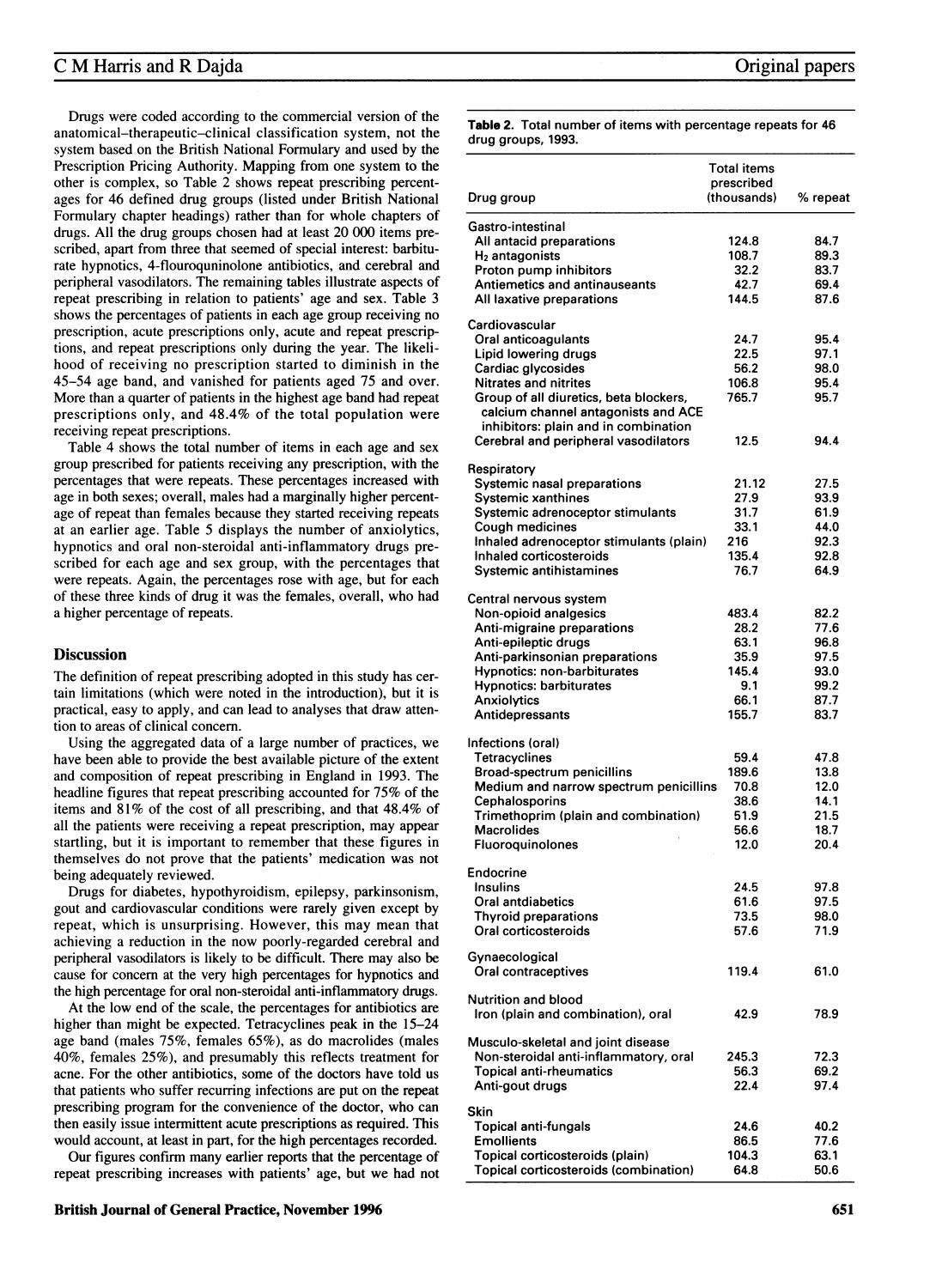| Ages        | % receiving<br>no prescription | % receiving<br>acute prescriptions<br>only | % receiving<br>repeat prescriptions<br>only | % receiving<br>both |  |
|-------------|--------------------------------|--------------------------------------------|---------------------------------------------|---------------------|--|
| $0 - 4$     | 33.5                           | 36.8                                       | 2.7                                         | 27.0                |  |
| $5 - 14$    | 32.0                           | 38.4                                       | 5.8                                         | 23.8                |  |
| $15 - 24$   | 27.5                           | 31.4                                       | 9.8                                         | 31.3                |  |
| $25 - 34$   | 31.0                           | 29.2                                       | 8.7                                         | 31.1                |  |
| $35 - 44$   | 32.3                           | 28.4                                       | 9.0                                         | 30.3                |  |
| 45-54       | 24.4                           | 28.1                                       | 11.8                                        | 35.8                |  |
| 55-64       | 21.6                           | 17.2                                       | 15.4                                        | 45.8                |  |
| 65-74       | 11.3                           | 11.7                                       | 18.4                                        | 58.6                |  |
| 75-84       | 0.0                            | 7.9                                        | 21.7                                        | 70.4                |  |
| 85 and over | 0.0                            | 5.8                                        | 25.2                                        | 68.9                |  |
| All ages    | 25.8                           | 25.8                                       | 11.1                                        | 37.3                |  |

Table 4. Age/sex distribution of the total number of items prescribed, with the percentages that were repeat items, for patients who received any presciption.

| Ages      |                    | <b>Males</b>          |                       | Females            |                       |                       |  |
|-----------|--------------------|-----------------------|-----------------------|--------------------|-----------------------|-----------------------|--|
|           | No. of<br>patients | Total no.<br>of items | Percentage<br>repeats | No. of<br>patients | Total no.<br>of Items | Percentage<br>repeats |  |
| $0 - 4$   | 25 362             | 102 090               | 37.1                  | 24 045             | 86952                 | 34.4                  |  |
| $5 - 14$  | 47 451             | 143 958               | 47.5                  | 45 493             | 139 630               | 43.1                  |  |
| $15 - 24$ | 45 5 11            | 123 398               | 59.4                  | 47 250             | 212844                | 48.0                  |  |
| $25 - 34$ | 59 498             | 144 265               | 57.1                  | 60 956             | 307 803               | 49.7                  |  |
| $35 - 44$ | 51 504             | 162 548               | 63.8                  | 51 549             | 284 716               | 59.2                  |  |
| $45 - 54$ | 49 172             | 233 539               | 73.7                  | 48 264             | 376 304               | 71.4                  |  |
| $55 - 64$ | 36 4 25            | 337 537               | 82.4                  | 36885              | 449 166               | 80.6                  |  |
| 65-74     | 30 625             | 515 387               | 86.6                  | 36 466             | 692 522               | 86.7                  |  |
| 75-84     | 14 954             | 371921                | 88.5                  | 24 475             | 633 789               | 88.9                  |  |
| >84       | 3894               | 123 224               | 88.7                  | 10 611             | 375972                | 90.6                  |  |
| All ages  | 364 396            | 2 2 5 7 8 6 7         | 75.3                  | 385 994            | 3 559 698             | 74.4                  |  |

Table 5. Age/sex distribution of the items prescribed, with the percentages that were repeat items, for three groups of drugs: anxiolytics, hypnotics and oral non-steroidal anti-inflammatory drugs.

| Ages      | Anxiolytics    |             |                | <b>Hypnotics</b> |                |             | Non-steroidal anti-inflammatory<br>drugs (plain) |             |                |             |                |             |
|-----------|----------------|-------------|----------------|------------------|----------------|-------------|--------------------------------------------------|-------------|----------------|-------------|----------------|-------------|
|           | Male           |             | Female         |                  | Male           |             | Female                                           |             | Male           |             | Female         |             |
|           | Total<br>items | %<br>repeat | Total<br>items | %<br>repeat      | Total<br>items | %<br>repeat | Total<br>items                                   | %<br>repeat | Total<br>items | %<br>repeat | Total<br>items | %<br>repeat |
| $0 - 4$   | 56             | 46.6        | 50             | 34.0             | 155            | 72.9        | 98                                               | 74.5        | 31             | 41.9        | 17             | 17.7        |
| $5 - 14$  | 144            | 78.5        | 153            | 70.6             | 57             | 89.5        | 56                                               | 76.8        | 392            | 23.0        | 563            | 32.3        |
| 15-24     | 423            | 63.4        | 670            | 58.1             | 503            | 67.4        | 597                                              | 45.6        | 3 133          | 20.4        | 4568           | 24.2        |
| 25-34     | 688            | 69.1        | 2 3 0 7        | 67.5             | 2412           | 74.5        | 2421                                             | 61.3        | 7477           | 32.8        | 8475           | 30.9        |
| $35 - 44$ | 3037           | 80.3        | 4 3 2 6        | 75.5             | 3 3 0 5        | 81.5        | 4801                                             | 77.4        | 10 445         | 47.7        | 12796          | 46.7        |
| 45-54     | 4 0 9 3        | 86.2        | 6774           | 85.4             | 5 4 6 7        | 88.8        | 10012                                            | 88.8        | 15051          | 61.8        | 21019          | 63.7        |
| 55-64     | 3840           | 89.4        | 7617           | 89.6             | 7 3 2 6        | 93.0        | 13 953                                           | 93.7        | 19 066         | 75.1        | 26 657         | 78.1        |
| 65-74     | 4700           | 92.8        | 10 588         | 93.5             | 10 174         | 94.6        | 25 338                                           | 96.4        | 22 616         | 84.2        | 34813          | 86.1        |
| 75-84     | 2582           | 93.4        | 8639           | 94.6             | 10 450         | 96.2        | 30882                                            | 97.5        | 13 154         | 87.9        | 28877          | 89.8        |
| >84       | 798            | 95.0        | 3611           | 95.5             | 5 3 9 8        | 96.6        | 21 195                                           | 98.0        | 3760           | 89.6        | 12 370         | 92.9        |
| All ages  | 21 361         | 86.6        | 44 735         | 88.2             | 45 247         | 91.8        | 109 353                                          | 94.1        | 95 125         | 69.1        | 150 155        | 74.3        |

previously seen the finding that it is slightly higher for male patients than for females. Since this is more apparent in younger males it may go some way to explain the well-recognized fact that this group consults less frequently than females of the same age.

The three more detailed analyses of the age and sex of the recipients of particular drugs may be taken as examples of what an individual practice may do to investigate its own activities,

and to compare itself with other practices and with the national picture.

Repeat prescribing on the scale shown by our study has major clinical, medico-legal and financial implications. Practice computers have played a significant part in increasing the scale, but they can also be used to prevent some of the consequent dangers. The first essential is that a practice must control its system proper-